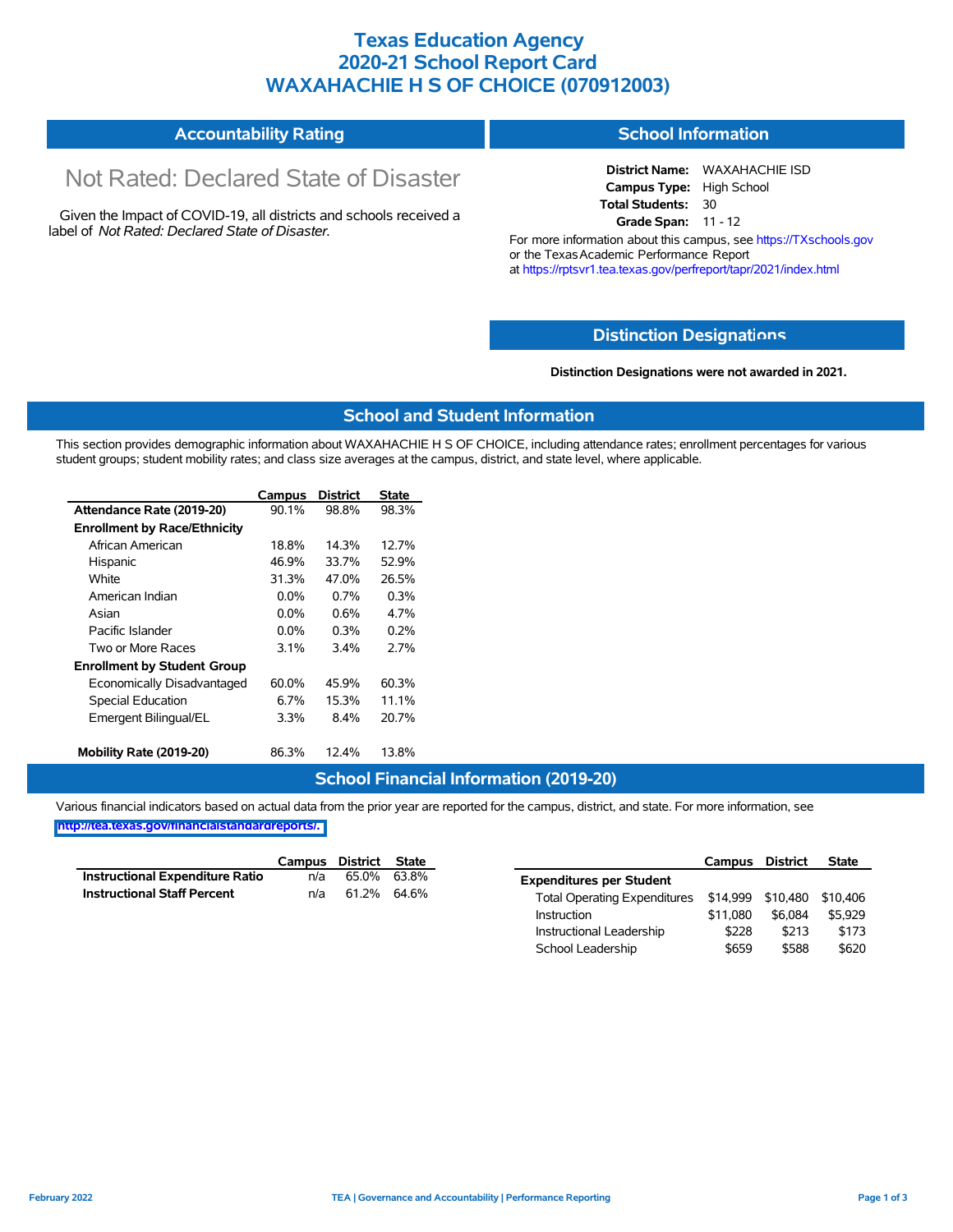## **Texas Education Agency 2020-21 School Report Card**

### **STAAR Outcomes**

This section provides STAAR performance and outcomes. **Please note that due to the cancellation of spring 2020 STAAR administration due to the COVID-19 pandemic, 2019 results are shown.**

|                                                                                |      |              |          |         |                 |                |          |        |       |                 | Two<br>or   |               |
|--------------------------------------------------------------------------------|------|--------------|----------|---------|-----------------|----------------|----------|--------|-------|-----------------|-------------|---------------|
|                                                                                |      |              |          |         | African         |                | American |        |       | <b>Pacific</b>  | <b>More</b> | Econ          |
|                                                                                |      | <b>State</b> | District |         | Campus American | Hispanic White |          | Indian | Asian | <b>Islander</b> | Races       | <b>Disadv</b> |
| STAAR Performance Rates at Approaches Grade Level or Above (All Grades Tested) |      |              |          |         |                 |                |          |        |       |                 |             |               |
| All Subjects                                                                   | 2021 | 67%          | 74%      | 94%     | 100%            | 100%           |          |        |       |                 | $\ast$      | 92%           |
|                                                                                | 2019 | 78%          | 81%      | $\star$ |                 | $\ast$         |          |        |       |                 |             | $\ast$        |
| ELA/Reading                                                                    | 2021 | 68%          | 73%      | $\star$ | $\ast$          |                | $\ast$   |        |       |                 |             |               |
|                                                                                | 2019 | 75%          | 79%      | $\star$ |                 | *              |          |        |       |                 |             | *             |
| <b>Social Studies</b>                                                          | 2021 | 73%          | 80%      | 93%     | $\ast$          | 100%           | $\ast$   |        |       |                 | $\ast$      | 89%           |
|                                                                                | 2019 | 81%          | 79%      | $\star$ |                 |                |          |        |       |                 |             |               |
| STAAR Performance Rates at Meets Grade Level or Above (All Grades Tested)      |      |              |          |         |                 |                |          |        |       |                 |             |               |
| All Subjects                                                                   | 2021 | 41%          | 47%      | 18%     | 17%             | 17%            | $\ast$   |        |       |                 |             | 8%            |
|                                                                                | 2019 | 50%          | 52%      | $\star$ |                 | $\ast$         |          |        |       |                 |             | $\ast$        |
| ELA/Reading                                                                    | 2021 | 45%          | 47%      | $\star$ | $\ast$          |                | $\ast$   |        |       |                 |             |               |
|                                                                                | 2019 | 48%          | 51%      | $\star$ |                 | *              |          |        |       |                 |             | $\ast$        |
| <b>Social Studies</b>                                                          | 2021 | 49%          | 57%      | 21%     | $\ast$          | 17%            | $\ast$   |        |       |                 | $\ast$      | 11%           |
|                                                                                | 2019 | 55%          | 53%      | ÷       |                 | $\ast$         |          |        |       |                 |             |               |
| STAAR Performance Rates at Masters Grade Level (All Grades Tested)             |      |              |          |         |                 |                |          |        |       |                 |             |               |
| All Subjects                                                                   | 2021 | 18%          | 20%      | 0%      | 0%              | 0%             | $\ast$   |        |       |                 | *           | 0%            |
|                                                                                | 2019 | 24%          | 23%      | $\star$ |                 | $\ast$         |          |        |       |                 |             | $\ast$        |
| ELA/Reading                                                                    | 2021 | 18%          | 19%      | $\star$ | $\ast$          |                | $\ast$   |        |       |                 |             |               |
|                                                                                | 2019 | 21%          | 21%      | $\star$ |                 | $\ast$         |          |        |       |                 |             | $\ast$        |
| <b>Social Studies</b>                                                          | 2021 | 29%          | 35%      | 0%      | *               | 0%             | $\ast$   |        |       |                 | $\ast$      | 0%            |
|                                                                                | 2019 | 33%          | 30%      | $\star$ |                 | *              |          |        |       |                 |             |               |
| <b>STAAR Assessment Participation (All Grades Tested)</b>                      |      |              |          |         |                 |                |          |        |       |                 |             |               |
| <b>All Subjects</b>                                                            | 2021 | 88%          | 98%      | 98%     | 100%            | 96%            | 100%     |        |       |                 | 100%        | 98%           |
|                                                                                | 2019 | 99%          | 100%     | 100%    | 100%            | 100%           | 100%     | $\ast$ |       |                 | $\ast$      | 100%          |
| ELA/Reading                                                                    | 2021 | 89%          | 98%      | 100%    | $\ast$          | 100%           | $\ast$   |        |       |                 | $\ast$      | 100%          |
|                                                                                | 2019 | 99%          | 100%     | 100%    | *               | 100%           | $\ast$   |        |       |                 | ∗           | 100%          |
| Mathematics                                                                    | 2021 | 88%          | 98%      | $\star$ |                 | $\ast$         |          |        |       |                 | $\ast$      | $\ast$        |
|                                                                                | 2019 | 100%         | 100%     | $\star$ |                 | *              | $\ast$   |        |       |                 |             | *             |

- Indicates there are no students in the group.<br>\* Indicates results are masked due to small numbers to protect student confidentiality.<br>n/a Indicates data reporting is not applicable for this group.